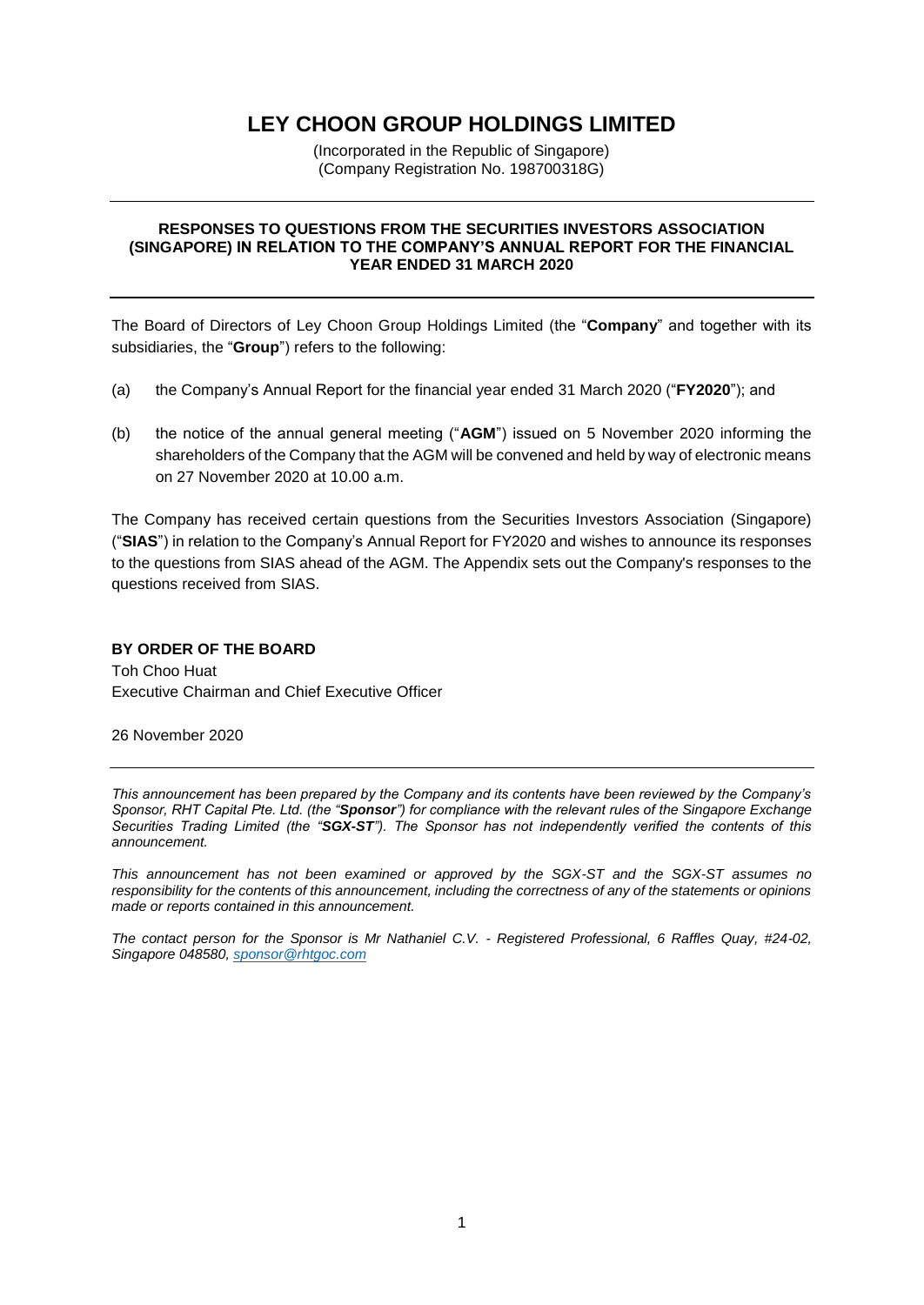### **APPENDIX – RESPONSES TO QUESTIONS FROM THE SIAS IN RELATION TO THE COMPANY'S ANNUAL REPORT FOR FY2020**

**Q1**. On 9 November 2020, the company announced that its subsidiary had successfully secured *three contracts worth approximately \$33.75 million in aggregate for underground services installation and construction works.*

*This would further contribute to the group's unfulfilled order book based on secured contracts stood at \$131.7 million as at the end of the reporting period (31 March 2020). In fact, as disclosed in Note 34 (page 155 – Events after the reporting period), subsequent to the end of the financial year, the group was awarded various contracts worth approximately \$86.11 million in total, not including the latest contract win of \$33.75 million.*

*Despite contract wins and a relatively healthy order book, the group has reported losses in the past two years, even before the onset of the COVID-19 pandemic.*



*(Source: company annual report)*

*The losses in the past two years were due to:*

- *- Completion of high margin projects*
- *- Cost overrun for certain projects due to increases in direct costs*
- *- Low margin projects due to a competitive pricing environment*

*The group is an established one-stop underground utilities infrastructure construction and road works service provider with 30 years of track record since 1990.*

# **Q1(i) Can management help shareholders understand the group's value proposition? How does it differentiate itself from its competitors?**

Ley Choon Group Holdings Limited ("**Ley Choon**" or the "**Company**", and together with its subsidiaries, the "**Group**") is an established one-stop service provider for underground utilities infrastructure construction and maintenance, road and airfield pavement construction and maintenance and production & supply of construction materials. As a one-stop underground utilities infrastructure construction service provider, our core strengths reside with our technical expertise in underground utilities infrastructure and the in-house supply of construction materials such as asphalt premix and recycled aggregates. The Group's asphalt plant is one of the largest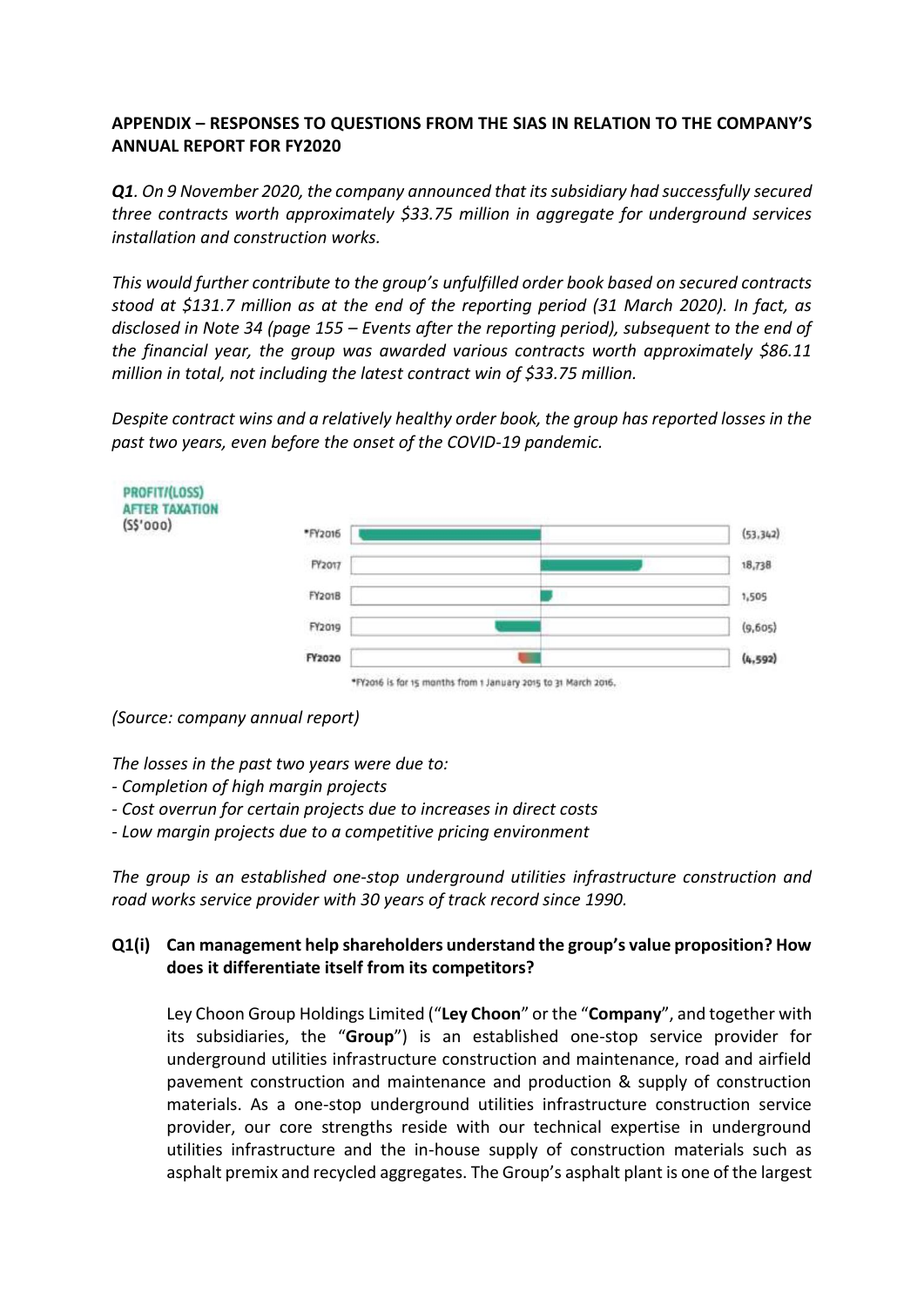in Singapore. The built-in recycling feature and the offering of various asphalt premix formulations to meet customers' requirements provide us with a competitive advantage.

#### **Q1(ii) How does management/board ensure that it is able to obtain a sufficient margin to ensure that the group gets a fair and sustainable return for its investments and expertise in its core business?**

Historically, the Group had consistently achieved sufficient margins for its projects and a fair and sustainable return for its investments. While the Group has bid for projects selectively with the view of achieving a reasonable profit margins, the actual profit margins often vary, depending on the nature and duration of the projects. This is especially so for underground construction works where variations in underground soil conditions and services are often encountered. The Group is mindful of such variations and has put in extra efforts in planning and site investigation works to establish the underground soil conditions and services to avoid pitfalls and unnecessary works and costly reworks during construction. Furthermore, the Group has also reduced its direct costs and overheads through cost optimisation measures and will continue to do so to further reduce such direct costs and overheads as required going forward.

## **Q1(iii) Given that there are several operational constraints imposed by the relevant authorities to stop the spread of COVID-19, what is the expected impact on the group's cost structure?**

The operational constraints imposed by the authorities since the start of circuit breaker have already affected the cost structure and the financial performance of the Group for the first half of the current financial year ending 31 March 2021. The slow reopening of the economy and the slow pick up in construction works will continue to impact the Group's financial performance for the current financial year ending 31 March 2021. In respect of the Group's management of the pandemic situation, the Group is pleased to note that Ministers, Members of Parliament and senior officials of Government Agencies have visited its facilities and dormitory during the initial and the current periods of the pandemic and expressed utmost satisfaction and appreciation for the efforts the Group has taken in terms of safety, well-being of the workers and the overall management of the pandemic situation.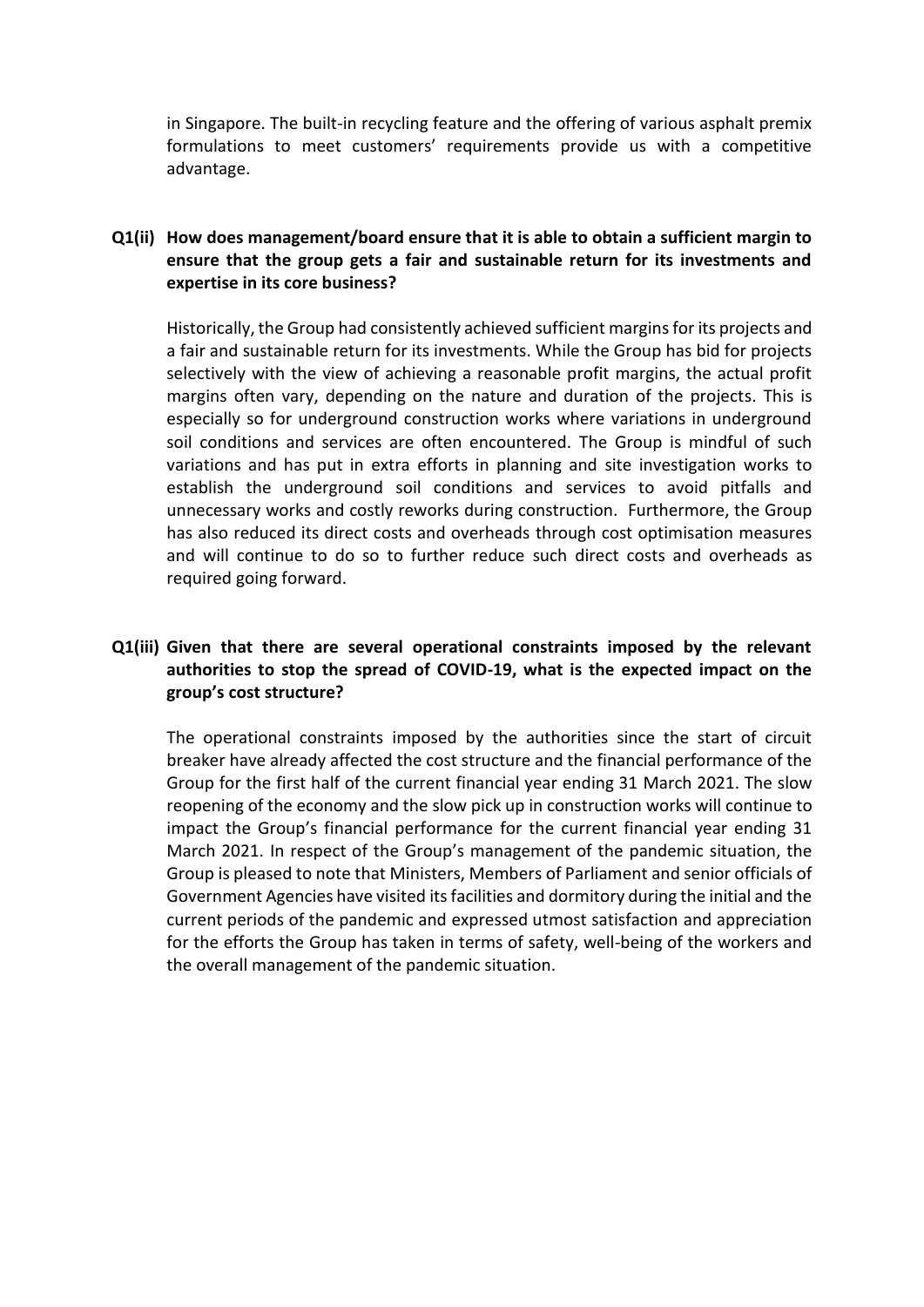*On page 37, the company disclosed its risk assessment and management framework, which included the group's dependency on project tender success given that all of the group's business, with the exception of asphalt premix production and construction waste recycling, are undertaken on a project basis and are non-recurring in nature.*

#### **Q1(iv) What guidance has the board given to management to ensure that tenders, if won, generate a return that is commensurate with the level of risks taken in its business?**

The Board holds regular meetings with the Management to review the financial performance of the Group, especially the revenue generated from project works (expected vs. actual) and the cost needed for project completion (planned vs. actual) with special emphasis on cost management and proper project planning, with management monitoring improvements to productivity and resource utilisation.

**Q1(v)** *As disclosed in the chairman's statement, the management team invested significant time and energy to improve digitalisation and upgrading of the project monitoring tools through available information technology resources.* **Has management reviewed its workflow to further improve its efficiency?**

The Management periodically reviews its workflow to further improve its operational efficiency and productivity.

### **Q1(vi) Would the board be reviewing if the group has remained competitive relative to the other industry players?**

It is one of the primary agenda of the Board to discuss the business, potential contract wins/tenders, industry, competitiveness, etc. during periodical meetings.

### **Q1(vii) Would the company consider incorporating a Value-Added statement in the annual report to show how the group creates and shares value with its stakeholders?**

The Board will consider incorporating a Value-Added statement in future annual reports.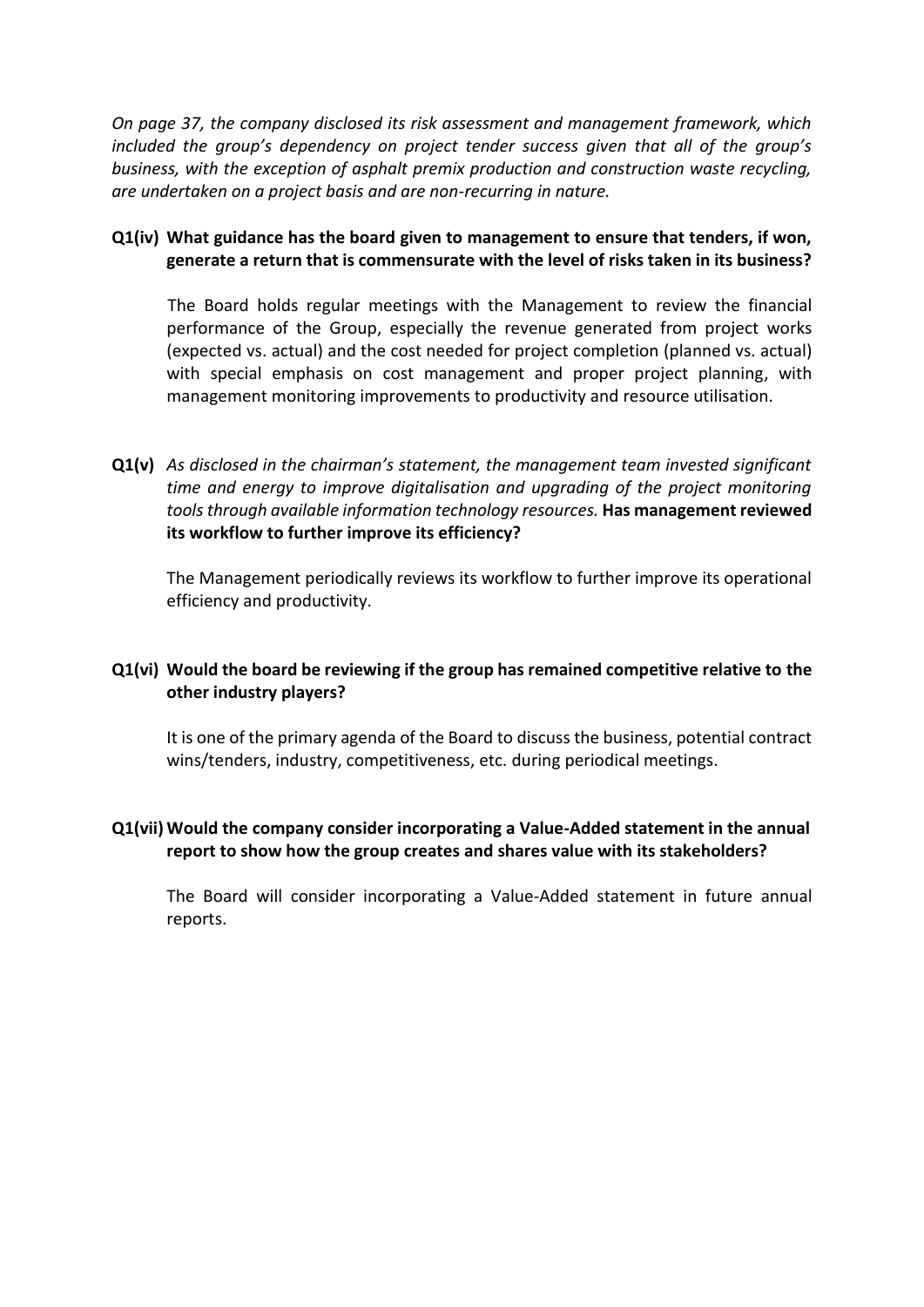*Q2. The company entered into a debt restructuring exercise on 23 September 2016. One of the material terms of the debt restructuring agreement (DRA) is that the group shall repay the principal and interest owing to eligible lenders according to a cash sweep mechanism. There will be a bullet repayment for all outstanding amounts due to eligible lenders on the final repayment date, being 31 March 2021.*

*Under the DRA, the group is required to comply with financial covenants for each six month testing period as of 31 December 2016 to 31 December 2020. Two years after the debt restructuring exercise, the group failed to meet the financial covenants for the period ended 31 December 2018 (and thereafter) although it had obtained relevant lenders waivers of compliance with the financial covenants.*

*As at 31 March 2020, the group has total borrowings of \$54.46 million, which include cash and bank balances and fixed deposits amounting to \$3.0 million. Net debt amounted to \$84.9 million while shareholders' equity stood at \$18.5 million (page 152). The auditors have included a material uncertainty related to going concern in its Independent Auditor's Report.*

# **Q2(i) Has the board reviewed the financial position of the group and evaluated the options available to the group?**

After its review and evaluation, the Group has sought the lenders' agreement to proposed amendments to the Debt Restructuring Agreement ("**DRA**") which include an extension of the DRA and a proposal for paying down the outstanding debt.

# **Q2(ii) If so, what is the board's strategy to carry out a successful fund raising to strengthen the current financial position of the group without causing undue dilution to minority shareholders?**

Subsequent to the debt restructuring exercise in 2016, the Group had raised funds in the financial year ended 31 March 2018. With the ongoing exercise to seek the lenders' agreement to amend the DRA, the Group has no plans to raise any additional funds at the moment. The Group will make any necessary announcements to the shareholders if there are any plans for fund raising in the future.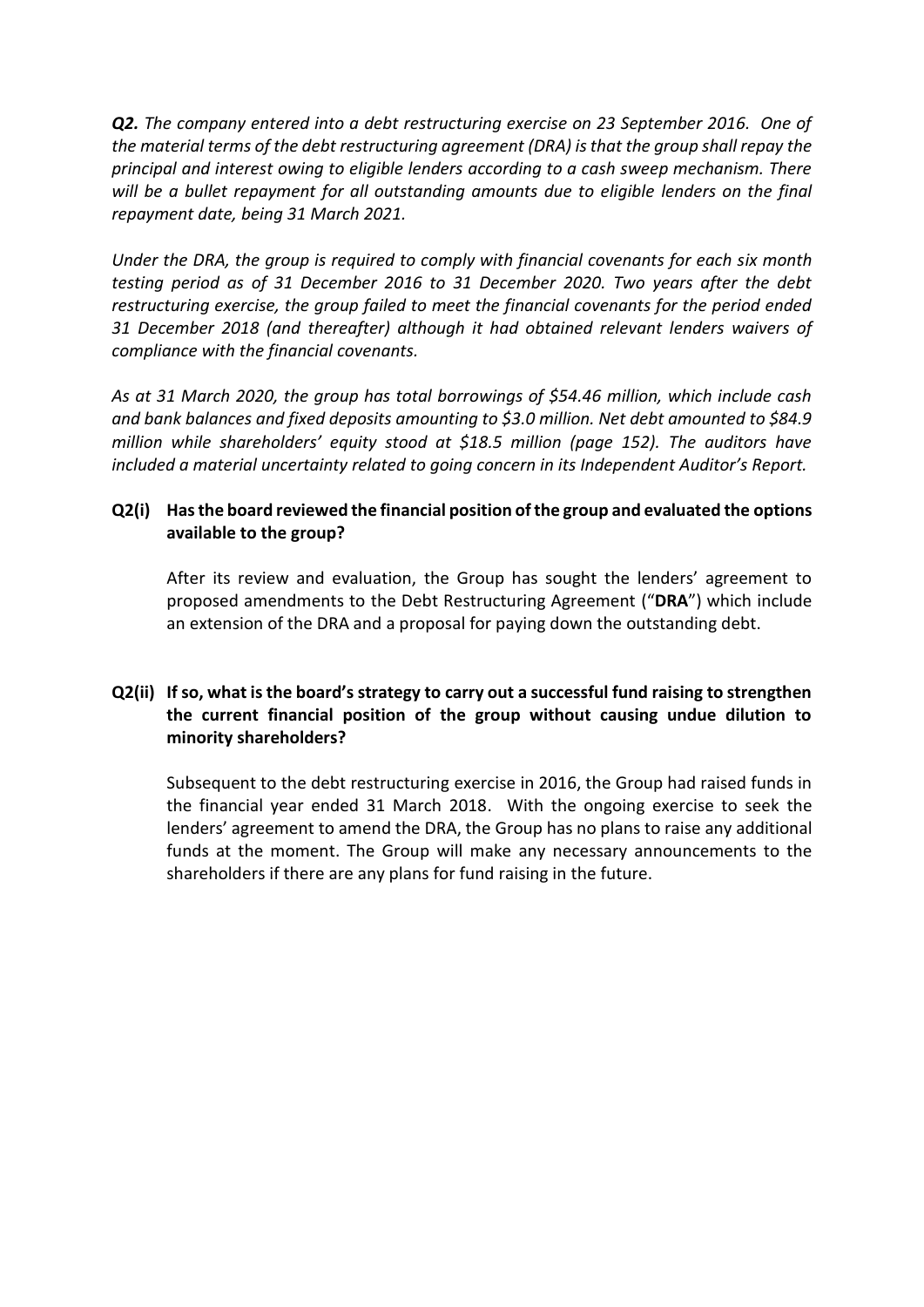*The company has stated that it is currently in discussions with the lenders on certain amendments to the terms, including the financial covenants and extension of repayment period from 31 March 2021 to 31 March 2024.* 

*Following the debt restructuring agreement in 2016, the group did not meet its covenants within 24 months.*

## **Q2(iii) Can management disclose the amount outstanding under the 2016 debt restructuring agreement?**

The amount outstanding under the DRA as at 30 September 2020 was S\$54.4 million, down from the initial amount of \$105.3 million.

**Q2(iv) Given that the industry is expected to remain challenging as a result of COVID-19, how is management going to significantly improve its operations and achieve positive results to repay its debt?** *In FY2020, the group's interest expense amounted to \$3.31 million (FY2019: \$2.93 million).*

As stated in our financial results announcement dated 12 November 2020 for the second quarter ended 30 September 2020, our order book stood at approximately S\$185.8 million. Compared to the previous years, we have secured more contracts during the current financial year and these contracts are expected to be progressively completed over the next two years. With proper project planning and management to improve productivity and resource utilisation, the Management is confident that these projects will bring in reasonable returns for the Group and thus improve the financial performance and the cashflow of the Group.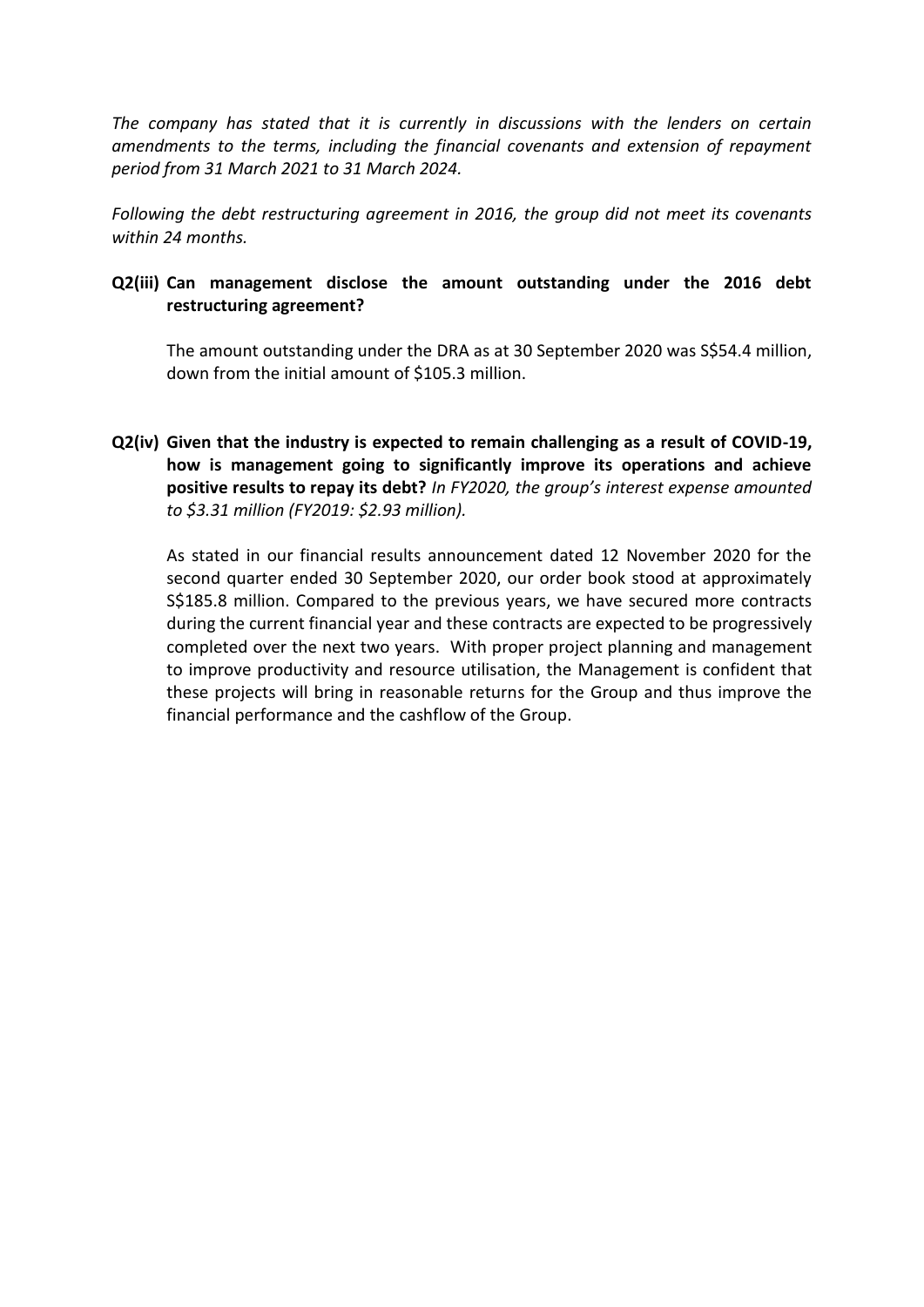*Q3. As noted in the corporate governance report, the remuneration for the executive director and management comprises a basic salary component and a variable component, namely, the annual bonus (page 55).*

*The remuneration committee (RC) has disclosed that the variable component is based on the performance of the group as a whole, giving due regard to the profitability of the group, its financial performance as well as general economic conditions under which the group operates and their individual performance.* 

*The disclosure of remuneration of the executive directors and KMPs can be found on page 56 of the annual report.*

*As disclosed in the corporate governance report, the executive director and KMPs received bonuses of between 7% and 13% in FY2020 and between 5% and 12% in FY2019. However, for FY2019 and FY2020, the group recorded net losses after tax of \$(9.6) million and \$(4.6) million respectively. Total equity has slipped from \$34.4 million at the end of FY2018 to \$18.45 million as at 31 March 2020.*

**Q3(i) Can the RC elaborate further how the company's practices have met Principle 7 of the Code which requires that the level of remuneration of the board and key management personnel to be appropriate and proportionate to the sustained performance and value creation of the company?**

Some of the bonuses paid are contractual and some are based on productivity and performance. None of the variable component bonuses paid are based solely on the financial performance of the Company, though due regard is given to the profitability of the Group, its financial performance as well as general economic conditions under which the Group operates and their individual performance.

**Q3(ii) As the RC has explicitly stated that variable component is based on the performance of the group as a whole, while giving due regard to the profitability of the group, its financial performance, the general economic conditions as well as the individual performance, can the RC elaborate further on the KPIs and performance measures used to determine the variable component?**

Whilst a summary of the remuneration policy has been set out in the corporate governance report, the Board is of the view that it is not in the interest of the Company to disclose the Company's remuneration policy in detail (including, but not limited to, KPIs and performance measures used to determine the variable component), mainly due to confidentiality reasons. Such disclosure, if made public, may put the Company at a disadvantage and may also affect the cohesiveness of the team.